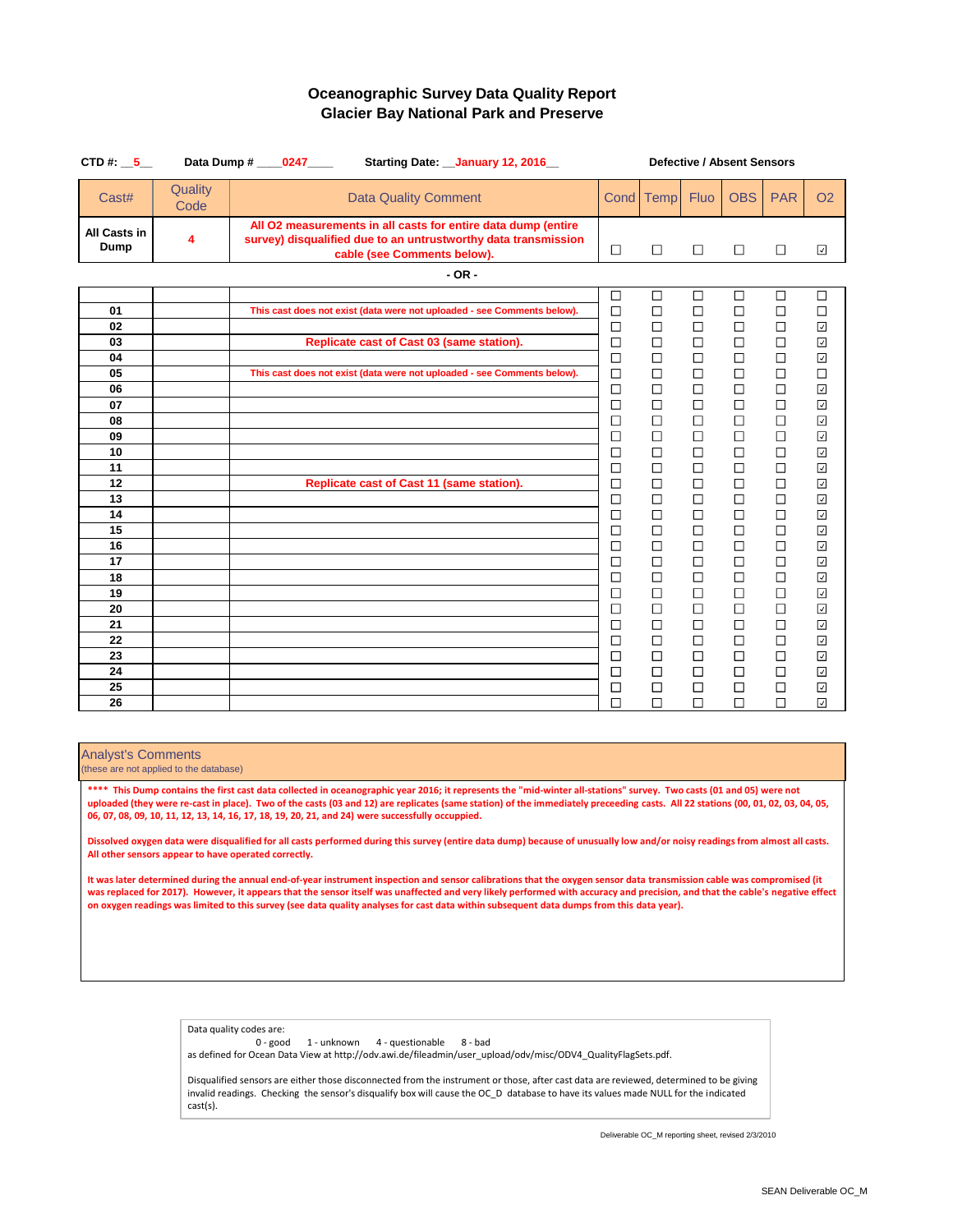| CTD #: $\_5$                       |                 | Data Dump # _____0248_____ | Starting Date: ____ March 3, 2016____            | <b>Defective / Absent Sensors</b>                                   |                          |           |             |            |            |                             |  |
|------------------------------------|-----------------|----------------------------|--------------------------------------------------|---------------------------------------------------------------------|--------------------------|-----------|-------------|------------|------------|-----------------------------|--|
| Cast#                              | Quality<br>Code |                            | <b>Data Quality Comment</b>                      |                                                                     |                          | Cond Temp | <b>Fluo</b> | <b>OBS</b> | <b>PAR</b> | <b>O2</b>                   |  |
| <b>All Casts in</b><br><b>Dump</b> | $\mathbf 0$     |                            |                                                  |                                                                     | $\Box$                   | $\Box$    | $\Box$      | $\Box$     | $\Box$     | $\Box$                      |  |
|                                    |                 |                            |                                                  | $-OR -$                                                             |                          |           |             |            |            |                             |  |
|                                    |                 |                            |                                                  |                                                                     | $\Box$                   | $\Box$    | $\Box$      | $\Box$     | $\Box$     | $\Box$                      |  |
| 27                                 |                 |                            |                                                  |                                                                     | $\Box$                   | $\Box$    | $\Box$      | $\Box$     | $\Box$     | $\Box$                      |  |
| 28                                 |                 |                            | * Note that this cast reached only 13 m depth. * |                                                                     | $\Box$                   | $\Box$    | $\Box$      | $\Box$     | $\Box$     | $\Box$                      |  |
|                                    |                 |                            |                                                  | This cast was a test cast and so was not uploaded (does not exist). | $\Box$                   | $\Box$    | $\Box$      | $\Box$     | $\Box$     | $\Box$                      |  |
|                                    |                 |                            |                                                  | This cast was a test cast and so was not uploaded (does not exist). | $\Box$                   | $\Box$    | $\Box$      | $\Box$     | $\Box$     | $\Box$                      |  |
|                                    |                 |                            |                                                  | This cast was a test cast and so was not uploaded (does not exist). | $\Box$                   | $\Box$    | $\Box$      | $\Box$     | $\Box$     | $\Box$                      |  |
| 32                                 |                 |                            |                                                  |                                                                     | $\Box$                   | $\Box$    | $\Box$      | $\Box$     | $\Box$     | $\Box$                      |  |
| 33                                 |                 |                            |                                                  |                                                                     | $\Box$                   | $\Box$    | $\Box$      | $\Box$     | $\Box$     | $\Box$                      |  |
|                                    |                 |                            |                                                  | This cast was a test cast and so was not uploaded (does not exist). | $\Box$                   | $\Box$    | $\Box$      | $\Box$     | $\Box$     | $\Box$                      |  |
| 35                                 |                 |                            |                                                  |                                                                     | $\Box$                   | $\Box$    | $\Box$      | $\Box$     | $\Box$     | $\Box$                      |  |
| 36                                 |                 |                            |                                                  |                                                                     | $\Box$                   | $\Box$    | $\Box$      | $\Box$     | $\Box$     | $\Box$                      |  |
| 37                                 |                 |                            |                                                  |                                                                     | $\Box$                   | $\Box$    | $\Box$      | $\Box$     | $\Box$     | $\Box$                      |  |
| 38                                 |                 |                            |                                                  |                                                                     | $\Box$                   | $\Box$    | $\Box$      | $\Box$     | $\Box$     | $\Box$                      |  |
|                                    |                 |                            |                                                  |                                                                     | $\Box$                   | $\Box$    | $\Box$      | $\Box$     | $\Box$     | $\Box$                      |  |
|                                    |                 |                            |                                                  |                                                                     | $\Box$                   | $\Box$    | $\Box$      | $\Box$     | $\Box$     | $\Box$                      |  |
|                                    |                 |                            |                                                  |                                                                     |                          | $\Box$    | $\Box$      | $\Box$     | $\Box$     | $\Box$                      |  |
|                                    |                 |                            |                                                  |                                                                     | $\Box$                   | $\Box$    | $\Box$      | $\Box$     | $\Box$     | $\Box$                      |  |
|                                    |                 |                            |                                                  |                                                                     | $\overline{\phantom{a}}$ | $\Box$    |             | $\Box$     | $\Box$     | $\Box$                      |  |
|                                    |                 |                            |                                                  |                                                                     | $\Box$                   | $\Box$    | $\Box$      | $\Box$     | $\Box$     | $\Box$                      |  |
|                                    |                 |                            |                                                  |                                                                     | $\Box$                   | $\Box$    | $\Box$      | $\Box$     | $\Box$     |                             |  |
|                                    |                 |                            |                                                  |                                                                     | $\Box$                   | $\Box$    | $\Box$      | $\Box$     | $\Box$     | $\mathcal{L}_{\mathcal{A}}$ |  |
|                                    |                 |                            |                                                  |                                                                     | $\Box$                   | $\Box$    | $\Box$      | $\Box$     | $\Box$     | $\Box$                      |  |
|                                    |                 |                            |                                                  |                                                                     | $\Box$                   | $\Box$    | $\Box$      | $\Box$     | $\Box$     | $\Box$                      |  |
|                                    |                 |                            |                                                  |                                                                     | $\Box$                   | $\Box$    | $\Box$      | $\Box$     | $\Box$     | $\Box$                      |  |
|                                    |                 |                            |                                                  |                                                                     | $\Box$                   | $\Box$    | $\Box$      | $\Box$     | $\Box$     | $\Box$                      |  |

## **Oceanographic Survey Data Quality Report Glacier Bay National Park and Preserve**

### Analyst's Comments

(these are not applied to the database)

Data quality codes are:

0 - good 1 - unknown 4 - questionable 8 - bad

as defined for Ocean Data View at http://odv.awi.de/fileadmin/user\_upload/odv/misc/ODV4\_QualityFlagSets.pdf.

Disqualified sensors are either those disconnected from the instrument or those, after cast data are reviewed, determined to be giving invalid readings. Checking the sensor's disqualify box will cause the OC\_D database to have its values made NULL for the indicated cast(s).

**This Dump contains cast data collected from all 8 core stations (01, 12, 07, 13, 16, 20, 04, and 24) during the March survey. Note from the cast numbers that it is a continuation of Dump 0247 from the immediately previous ("mid-winter") survey (after which the CTD was not initialized); nevertheless, a new Dump # was created for these March casts.**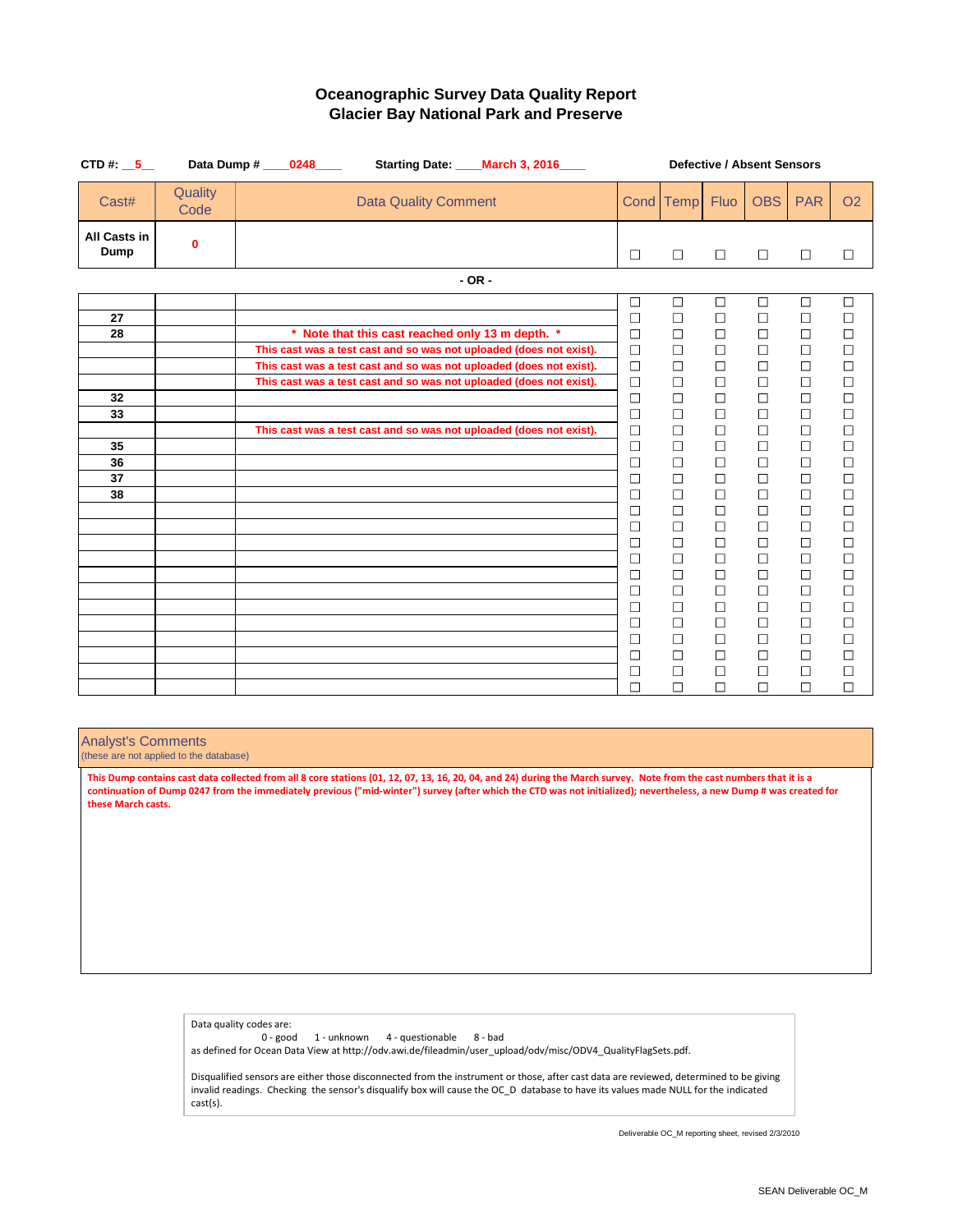| CTD #: $\_5$                                                                                 |                  | Data Dump # _____0249_____                                                                   |  |                             |          | Starting Date: ______ April 4, 2016_____                                                       | <b>Defective / Absent Sensors</b>                                                                                                                                                                              |                                                                                                                                                                                                                          |                                                                                                                                                                                                                          |                                                                                                                                                                                                                          |                                                                                                                                                                                                                          |                                                                                                                                                                                                                |
|----------------------------------------------------------------------------------------------|------------------|----------------------------------------------------------------------------------------------|--|-----------------------------|----------|------------------------------------------------------------------------------------------------|----------------------------------------------------------------------------------------------------------------------------------------------------------------------------------------------------------------|--------------------------------------------------------------------------------------------------------------------------------------------------------------------------------------------------------------------------|--------------------------------------------------------------------------------------------------------------------------------------------------------------------------------------------------------------------------|--------------------------------------------------------------------------------------------------------------------------------------------------------------------------------------------------------------------------|--------------------------------------------------------------------------------------------------------------------------------------------------------------------------------------------------------------------------|----------------------------------------------------------------------------------------------------------------------------------------------------------------------------------------------------------------|
| Cast#                                                                                        | Quality<br>Code  |                                                                                              |  | <b>Data Quality Comment</b> |          |                                                                                                |                                                                                                                                                                                                                | Cond Temp                                                                                                                                                                                                                | <b>Fluo</b>                                                                                                                                                                                                              | <b>OBS</b>                                                                                                                                                                                                               | <b>PAR</b>                                                                                                                                                                                                               | O <sub>2</sub>                                                                                                                                                                                                 |
| <b>All Casts in</b><br><b>Dump</b>                                                           | $\boldsymbol{0}$ |                                                                                              |  |                             |          |                                                                                                | $\Box$                                                                                                                                                                                                         | $\Box$                                                                                                                                                                                                                   | $\Box$                                                                                                                                                                                                                   | $\Box$                                                                                                                                                                                                                   | $\Box$                                                                                                                                                                                                                   | $\Box$                                                                                                                                                                                                         |
|                                                                                              |                  |                                                                                              |  |                             | $- OR -$ |                                                                                                |                                                                                                                                                                                                                |                                                                                                                                                                                                                          |                                                                                                                                                                                                                          |                                                                                                                                                                                                                          |                                                                                                                                                                                                                          |                                                                                                                                                                                                                |
| 01<br>02<br>03<br>04<br>05<br>06<br>07<br>08<br>09<br>10<br>11<br>12<br>13<br>14<br>15<br>18 |                  | This cast (replicate of the previous cast - same station) was not uploaded (does not exist). |  |                             |          | This cast (replicate of the subsequent cast - same station) was not uploaded (does not exist). | $\Box$<br>$\Box$<br>$\Box$<br>$\Box$<br>$\Box$<br>$\Box$<br>$\Box$<br>$\Box$<br>$\Box$<br>$\Box$<br>$\Box$<br>$\Box$<br>$\Box$<br>$\Box$<br>$\Box$<br>$\Box$<br>$\Box$<br>$\Box$<br>$\Box$<br>$\Box$<br>$\Box$ | $\Box$<br>$\Box$<br>$\Box$<br>$\Box$<br>$\Box$<br>$\Box$<br>$\Box$<br>$\Box$<br>$\Box$<br>$\Box$<br>$\Box$<br>$\Box$<br>$\Box$<br>$\Box$<br>$\Box$<br>$\Box$<br>$\Box$<br>$\Box$<br>$\Box$<br>$\Box$<br>$\Box$<br>$\Box$ | $\Box$<br>$\Box$<br>$\Box$<br>$\Box$<br>$\Box$<br>$\Box$<br>$\Box$<br>$\Box$<br>$\Box$<br>$\Box$<br>$\Box$<br>$\Box$<br>$\Box$<br>$\Box$<br>$\Box$<br>$\Box$<br>$\Box$<br>$\Box$<br>$\Box$<br>$\Box$<br>$\Box$<br>$\Box$ | $\Box$<br>$\Box$<br>$\Box$<br>$\Box$<br>$\Box$<br>$\Box$<br>$\Box$<br>$\Box$<br>$\Box$<br>$\Box$<br>$\Box$<br>$\Box$<br>$\Box$<br>$\Box$<br>$\Box$<br>$\Box$<br>$\Box$<br>$\Box$<br>$\Box$<br>$\Box$<br>$\Box$<br>$\Box$ | $\Box$<br>$\Box$<br>$\Box$<br>$\Box$<br>$\Box$<br>$\Box$<br>$\Box$<br>$\Box$<br>$\Box$<br>$\Box$<br>$\Box$<br>$\Box$<br>$\Box$<br>$\Box$<br>$\Box$<br>$\Box$<br>$\Box$<br>$\Box$<br>$\Box$<br>$\Box$<br>$\Box$<br>$\Box$ | $\Box$<br>$\Box$<br>$\Box$<br>$\Box$<br>$\Box$<br>$\Box$<br>$\Box$<br>$\Box$<br>$\Box$<br>$\Box$<br>$\Box$<br>$\Box$<br>$\Box$<br>$\Box$<br>$\Box$<br>$\Box$<br>$\Box$<br>$\Box$<br>$\Box$<br>$\Box$<br>$\Box$ |
|                                                                                              |                  |                                                                                              |  |                             |          |                                                                                                | $\Box$<br>$\Box$<br>$\Box$<br>$\Box$                                                                                                                                                                           | $\Box$<br>$\Box$<br>$\Box$                                                                                                                                                                                               | $\Box$<br>$\Box$<br>$\Box$                                                                                                                                                                                               | $\Box$<br>$\Box$<br>$\Box$                                                                                                                                                                                               | $\Box$<br>$\Box$<br>$\Box$                                                                                                                                                                                               | $\Box$<br>$\Box$<br>$\Box$<br>$\Box$                                                                                                                                                                           |

# **Oceanographic Survey Data Quality Report Glacier Bay National Park and Preserve**

Analyst's Comments

(these are not applied to the database)

Data quality codes are:

0 - good 1 - unknown 4 - questionable 8 - bad

as defined for Ocean Data View at http://odv.awi.de/fileadmin/user\_upload/odv/misc/ODV4\_QualityFlagSets.pdf.

Disqualified sensors are either those disconnected from the instrument or those, after cast data are reviewed, determined to be giving invalid readings. Checking the sensor's disqualify box will cause the OC\_D database to have its values made NULL for the indicated cast(s).

**This Dump contains cast data from all 8 core stations (01, 04, 07, 12, 13, 16, 20, and 24) during both the April (Cast #s 01-08) and May (Cast #s 09-18) surveys. Cast data from both surveys reside within this single Dump because the CTD was not initialized after the April survey (May cast numbers continue from the April cast numbers).**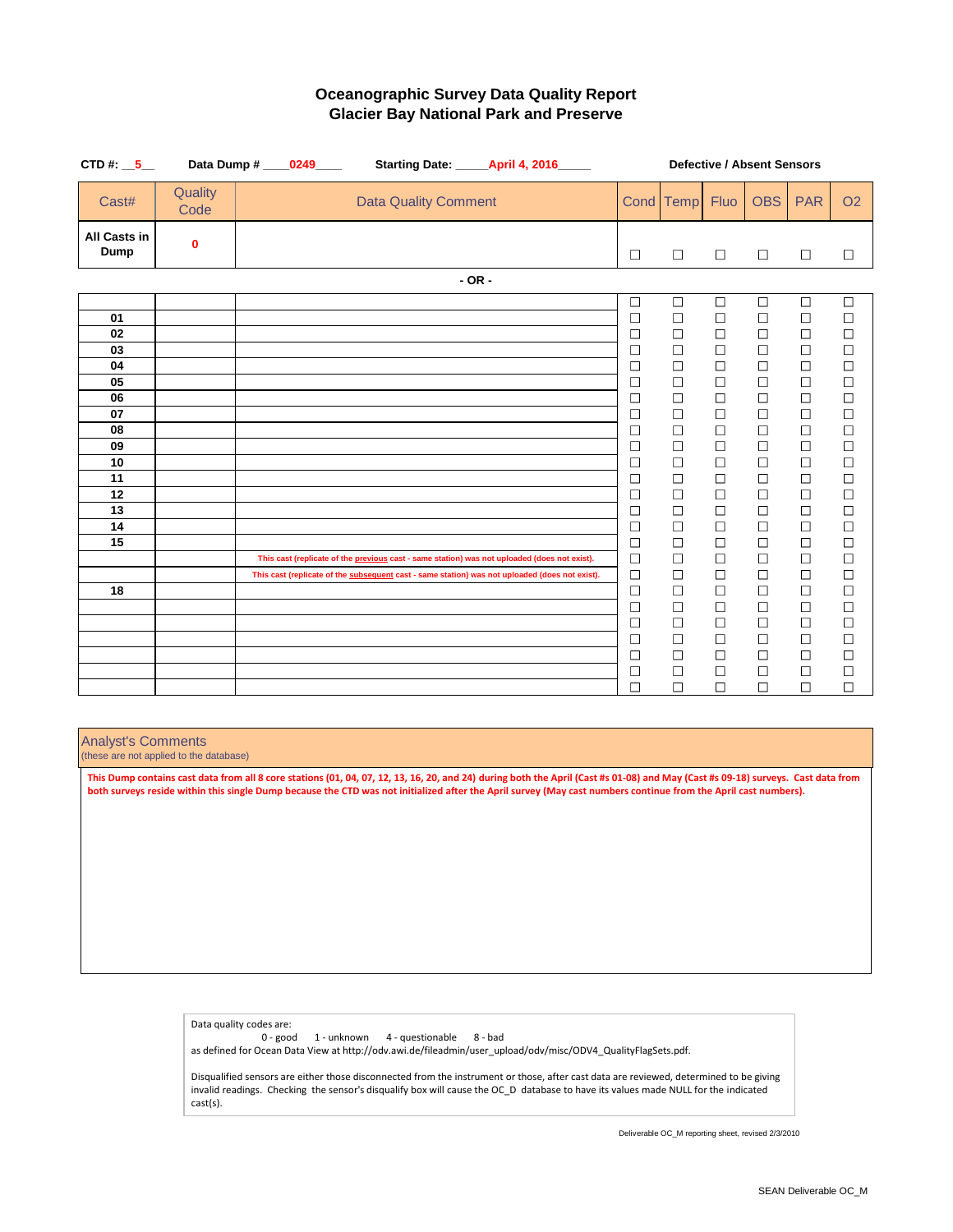| CTD #: $\_5$                       |                  | Data Dump # _____0250_____ |                                                                       |         | <b>Starting Date: _____ May 31, 2016_____</b> | <b>Defective / Absent Sensors</b>    |                                      |                                      |                                      |                                      |                                      |
|------------------------------------|------------------|----------------------------|-----------------------------------------------------------------------|---------|-----------------------------------------------|--------------------------------------|--------------------------------------|--------------------------------------|--------------------------------------|--------------------------------------|--------------------------------------|
| Cast#                              | Quality<br>Code  |                            | <b>Data Quality Comment</b>                                           |         |                                               |                                      | Cond Temp                            | <b>Fluo</b>                          | <b>OBS</b>                           | <b>PAR</b>                           | <b>O2</b>                            |
| <b>All Casts in</b><br><b>Dump</b> | $\boldsymbol{0}$ |                            |                                                                       |         |                                               | $\Box$                               | $\Box$                               | $\Box$                               | $\Box$                               | $\Box$                               | $\Box$                               |
|                                    |                  |                            |                                                                       | $-OR -$ |                                               |                                      |                                      |                                      |                                      |                                      |                                      |
| 02<br>03                           |                  |                            | This cast (01) was not uploaded (does not exist). See Comments below. |         |                                               | $\Box$<br>$\Box$<br>$\Box$<br>$\Box$ | $\Box$<br>$\Box$<br>$\Box$<br>$\Box$ | $\Box$<br>$\Box$<br>$\Box$<br>$\Box$ | $\Box$<br>$\Box$<br>$\Box$<br>$\Box$ | $\Box$<br>$\Box$<br>$\Box$<br>$\Box$ | $\Box$<br>$\Box$<br>$\Box$<br>$\Box$ |
| 04<br>05<br>06                     |                  |                            |                                                                       |         |                                               | $\Box$<br>$\Box$                     | $\Box$<br>$\Box$<br>$\Box$           | $\Box$<br>$\Box$                     | $\Box$<br>$\Box$                     | $\Box$<br>$\Box$                     | $\Box$<br>$\Box$<br>$\Box$           |
| 07<br>08                           |                  |                            |                                                                       |         |                                               | $\Box$<br>$\Box$<br>$\Box$           | $\Box$<br>$\Box$                     | $\Box$<br>$\Box$<br>$\Box$           | $\Box$<br>$\Box$<br>$\Box$           | $\Box$<br>$\Box$<br>$\Box$           | $\Box$<br>$\Box$                     |
| 09                                 |                  |                            |                                                                       |         |                                               | $\Box$<br>$\Box$<br>$\Box$           | $\Box$<br>$\Box$<br>$\Box$           | $\Box$<br>$\Box$<br>$\Box$           | $\Box$<br>$\Box$<br>$\Box$           | $\Box$<br>$\Box$<br>$\Box$           | $\Box$<br>$\Box$<br>$\Box$           |
|                                    |                  |                            |                                                                       |         |                                               | $\Box$<br>$\Box$<br>$\Box$           | $\Box$<br>$\Box$<br>$\Box$           | $\Box$<br>$\Box$<br>$\Box$           | $\Box$<br>$\Box$<br>$\Box$           | $\Box$<br>$\Box$<br>$\Box$           | $\Box$<br>$\Box$<br>$\Box$           |
|                                    |                  |                            |                                                                       |         |                                               | $\Box$<br>$\Box$<br>$\Box$           | $\Box$<br>$\Box$<br>$\Box$           | $\Box$<br>$\Box$<br>$\Box$           | $\Box$<br>$\Box$<br>$\Box$           | $\Box$<br>$\Box$<br>$\Box$           | $\Box$<br>$\Box$<br>$\Box$           |
|                                    |                  |                            |                                                                       |         |                                               | $\Box$<br>⊔                          | $\Box$                               | $\Box$                               | $\Box$<br>⊔                          | $\Box$                               | $\Box$                               |
|                                    |                  |                            |                                                                       |         |                                               | $\Box$<br>$\Box$<br>$\Box$           | $\Box$<br>$\Box$<br>$\Box$           | $\Box$<br>$\Box$<br>$\Box$           | $\Box$<br>$\Box$<br>$\Box$           | $\Box$<br>$\Box$<br>$\Box$           | $\Box$<br>$\Box$<br>$\Box$           |
|                                    |                  |                            |                                                                       |         |                                               | $\Box$<br>$\Box$                     | $\Box$<br>$\Box$                     | $\Box$<br>$\Box$                     | $\Box$<br>$\Box$                     | $\Box$<br>$\Box$                     | $\Box$<br>$\Box$                     |

# **Oceanographic Survey Data Quality Report Glacier Bay National Park and Preserve**

### Analyst's Comments

(these are not applied to the database)

```
Data quality codes are:
```

```
0 - good 1 - unknown 4 - questionable 8 - bad
```
as defined for Ocean Data View at http://odv.awi.de/fileadmin/user\_upload/odv/misc/ODV4\_QualityFlagSets.pdf.

Disqualified sensors are either those disconnected from the instrument or those, after cast data are reviewed, determined to be giving invalid readings. Checking the sensor's disqualify box will cause the OC\_D database to have its values made NULL for the indicated cast(s).

**This Dump contains cast data collected from all 8 core stations (01, 04, 07, 12, 13, 16, 20, and 24) during the "June" survey (actually conducted May 31, 2016).**

**Note the absence of a Cast 01 because of failure to remove the syringe from the CTD prior to deployment. That cast was thus not uploaded; Cast 02 is a successful re-cast for that station.**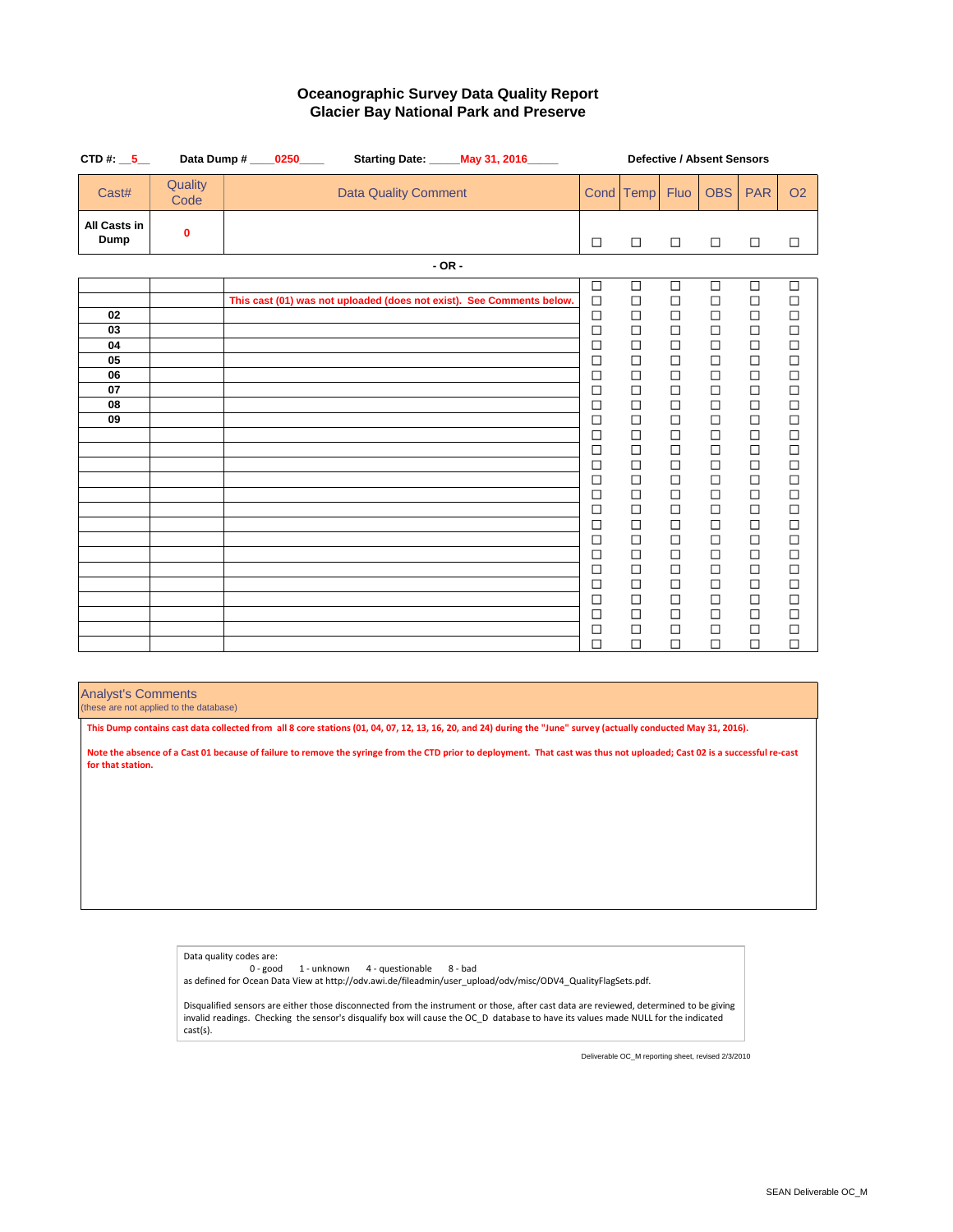| CTD #: $\_5$                       |                                 | Data Dump # _____0251_____ |                             | <b>Starting Date: ______ July 15, 2016______</b>                                                                                        | <b>Defective / Absent Sensors</b> |                          |                          |                  |                  |                  |  |
|------------------------------------|---------------------------------|----------------------------|-----------------------------|-----------------------------------------------------------------------------------------------------------------------------------------|-----------------------------------|--------------------------|--------------------------|------------------|------------------|------------------|--|
| Cast#                              | Quality<br>Code                 |                            | <b>Data Quality Comment</b> |                                                                                                                                         |                                   | Cond Temp                | <b>Fluo</b>              | <b>OBS</b>       | <b>PAR</b>       | <b>O2</b>        |  |
| <b>All Casts in</b><br><b>Dump</b> |                                 |                            |                             |                                                                                                                                         | $\Box$                            | $\Box$                   | $\Box$                   | $\Box$           | $\Box$           | $\Box$           |  |
|                                    |                                 |                            | $-OR -$                     |                                                                                                                                         |                                   |                          |                          |                  |                  |                  |  |
| 10                                 | 4                               |                            | low (Questionable).         | Conductivity reading well below reasonable range; disqualify for this cast. O2 seems unreasonably                                       | $\Box$<br>$\blacktriangledown$    | $\Box$<br>$\Box$         | $\Box$<br>$\Box$         | $\Box$<br>$\Box$ | $\Box$<br>$\Box$ | $\Box$<br>$\Box$ |  |
| 12                                 | 4                               |                            |                             | This cast was not uploaded (does not exist). See Comments below.<br>O2 seems unreasonably low in deeper portion of cast (Questionable). | $\Box$<br>$\Box$                  | $\Box$<br>$\Box$         | $\Box$<br>$\Box$         | $\Box$<br>$\Box$ | $\Box$<br>$\Box$ | $\Box$<br>$\Box$ |  |
| 13                                 | $\boldsymbol{0}$                |                            |                             | This cast was not uploaded (does not exist). See Comments below.                                                                        | $\Box$<br>$\Box$                  | $\Box$<br>$\Box$         | $\Box$<br>$\Box$         | $\Box$<br>$\Box$ | $\Box$<br>$\Box$ | $\Box$<br>$\Box$ |  |
| 15                                 | $\mathbf 0$                     |                            |                             |                                                                                                                                         | $\Box$                            | $\overline{\phantom{a}}$ | $\overline{\phantom{a}}$ | $\Box$           | $\Box$           | $\Box$           |  |
| 16<br>17                           | $\mathbf 0$<br>$\boldsymbol{0}$ |                            |                             |                                                                                                                                         | $\Box$                            | $\Box$<br>$\Box$         | $\Box$<br>$\Box$         | $\Box$<br>$\Box$ | $\Box$<br>$\Box$ | $\Box$<br>$\Box$ |  |
| 18                                 | $\boldsymbol{0}$                |                            |                             |                                                                                                                                         | $\Box$                            | $\Box$                   | $\Box$                   | $\Box$           | $\Box$           | $\Box$           |  |
| 19<br>20                           | $\mathbf 0$<br>$\boldsymbol{0}$ |                            |                             |                                                                                                                                         | $\Box$<br>$\Box$                  | $\Box$<br>$\Box$         | $\Box$                   | $\Box$<br>$\Box$ | $\Box$<br>$\Box$ | $\Box$<br>$\Box$ |  |
| 21                                 | $\mathbf 0$                     |                            |                             |                                                                                                                                         | $\Box$                            | $\Box$                   | $\Box$                   | $\Box$           | $\Box$           | $\Box$           |  |
| 22<br>23                           | $\mathbf 0$<br>$\mathbf 0$      |                            |                             |                                                                                                                                         | $\Box$<br>$\Box$                  | $\Box$<br>$\Box$         | $\Box$                   | $\Box$<br>$\Box$ | $\Box$<br>$\Box$ | $\Box$<br>$\Box$ |  |
| 24                                 | $\boldsymbol{0}$                |                            |                             |                                                                                                                                         | $\Box$                            | $\Box$                   | $\Box$                   | $\Box$           | $\Box$           | $\Box$           |  |
| 25                                 | $\boldsymbol{0}$                |                            |                             |                                                                                                                                         | $\Box$                            | $\Box$                   | $\Box$                   | $\Box$           | $\Box$           | $\Box$           |  |
| 26<br>27                           | $\mathbf 0$<br>$\mathbf 0$      |                            |                             |                                                                                                                                         | $\Box$<br>$\Box$                  | $\Box$<br>$\Box$         | $\Box$<br>$\Box$         | $\Box$<br>$\Box$ | $\Box$<br>$\Box$ | $\Box$<br>$\Box$ |  |
| 28                                 | $\mathbf 0$                     |                            |                             |                                                                                                                                         | $\Box$                            | $\Box$                   | $\Box$                   | $\Box$           | $\Box$           | $\Box$           |  |
| 29                                 | $\boldsymbol{0}$<br>$\mathbf 0$ |                            |                             |                                                                                                                                         | $\Box$                            | $\Box$                   | $\Box$                   | $\Box$           | $\Box$           | $\Box$           |  |
| 30<br>31                           | $\mathbf 0$                     |                            |                             |                                                                                                                                         | $\Box$<br>$\Box$                  | $\Box$<br>$\Box$         | $\Box$<br>$\Box$         | $\Box$<br>$\Box$ | $\Box$<br>$\Box$ | $\Box$<br>$\Box$ |  |
| 32                                 | $\mathbf 0$                     |                            |                             |                                                                                                                                         | $\Box$                            | $\Box$                   |                          | $\Box$           | $\Box$           | $\Box$           |  |
| 33                                 | $\mathbf 0$                     |                            |                             |                                                                                                                                         | $\Box$<br>$\Box$                  | $\Box$<br>$\Box$         | $\Box$                   | $\Box$<br>П      | $\Box$<br>$\Box$ | $\Box$<br>П      |  |

0 - good 1 - unknown 4 - questionable 8 - bad as defined for Ocean Data View at http://odv.awi.de/fileadmin/user\_upload/odv/misc/ODV4\_QualityFlagSets.pdf.

Deliverable OC\_M reporting sheet, revised 2/3/2010

Analyst's Comments

(these are not applied to the database)

### **Oceanographic Survey Data Quality Report Glacier Bay National Park and Preserve**

Data quality codes are:

Disqualified sensors are either those disconnected from the instrument or those, after cast data are reviewed, determined to be giving invalid readings. Checking the sensor's disqualify box will cause the OC\_D database to have its values made NULL for the indicated cast(s).

**This Dump contains cast data collected during the July "mid-summer all-stations" survey. All 22 stations (00, 01, 02, 03, 04, 05, 06, 07, 08, 09, 10, 11, 12, 13, 14, 16, 17, 18, 19, 20, 21, and 24) were successfully occuppied. Note from the cast numbers that it is a continuation of Dump 0250 from the immediately previous ("June") survey (after which the CTD was not initialized); nevertheless, a new Dump # was created for the July "mid-summer" casts.**

**Note the absence of two casts (nominally they would've been 11 and 14) because of unsuccessful bottle closures (associated with a parallel project that included water sampling) that necessitated re-casts at those stations. The initial cast data were not uploaded (and thus don't exist), and in both cases the subsequent re-casts at those stations (Cast 12 at Station 00, and Cast 15 at Station 02) were successful.**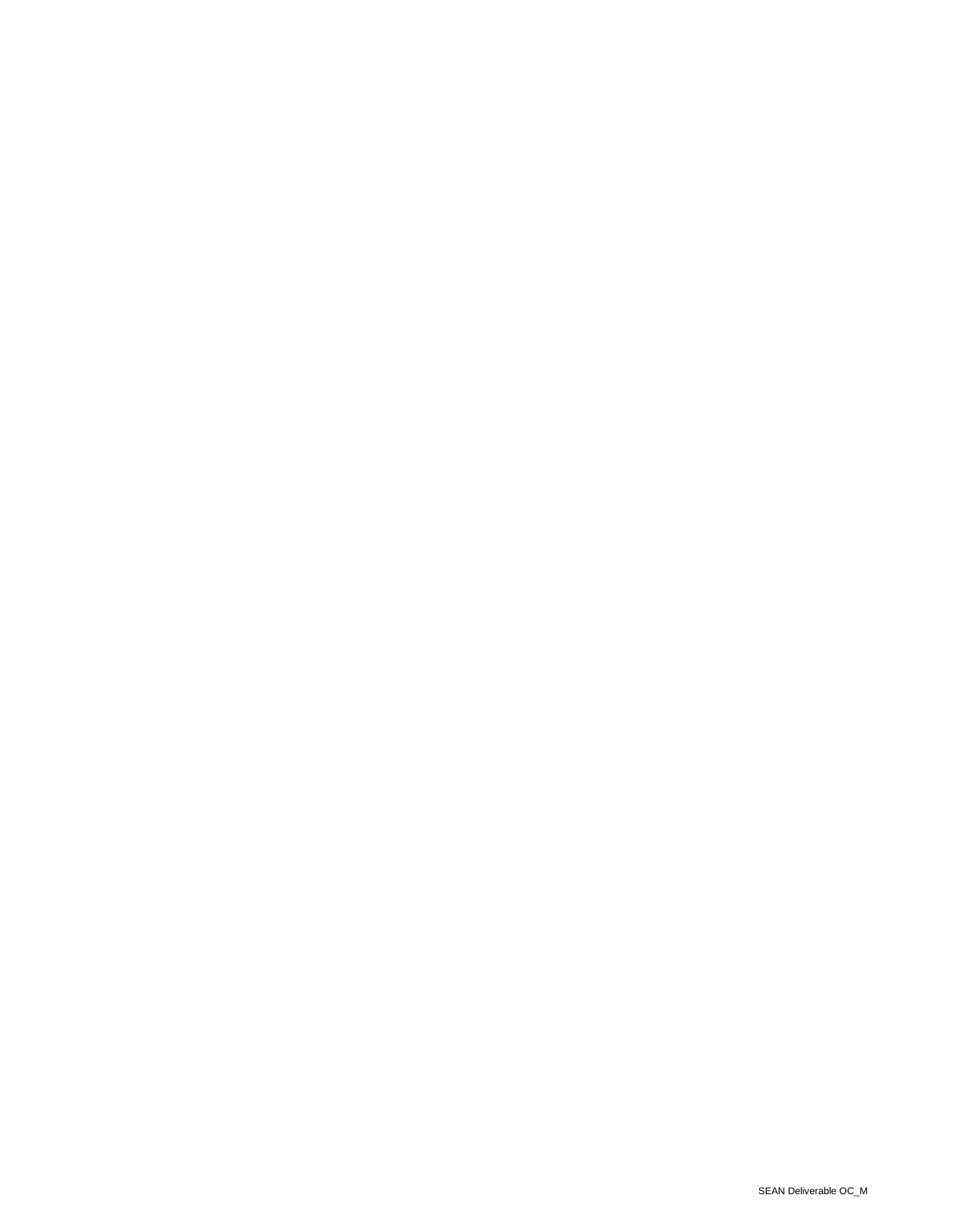| CTD #: $\_5$                       |                                                 | Data Dump # _____0252_____ |                                           | Starting Date: _____August 11, 2016____ | <b>Defective / Absent Sensors</b> |                            |                            |                            |                                                             |                                                             |
|------------------------------------|-------------------------------------------------|----------------------------|-------------------------------------------|-----------------------------------------|-----------------------------------|----------------------------|----------------------------|----------------------------|-------------------------------------------------------------|-------------------------------------------------------------|
| Cast#                              | Quality<br>Code                                 |                            | <b>Data Quality Comment</b>               |                                         |                                   | Cond Temp                  | <b>Fluo</b>                | <b>OBS</b>                 | <b>PAR</b>                                                  | <b>O2</b>                                                   |
| <b>All Casts in</b><br><b>Dump</b> |                                                 |                            |                                           |                                         | $\Box$                            | $\Box$                     | $\Box$                     | $\Box$                     | $\Box$                                                      | $\Box$                                                      |
|                                    |                                                 |                            |                                           | $-OR -$                                 |                                   |                            |                            |                            |                                                             |                                                             |
| 01<br>02                           | $\mathbf{0}$<br>4(02)                           |                            | O2 seems unreasonably low (Questionable). |                                         | $\Box$<br>$\Box$<br>$\Box$        | $\Box$<br>$\Box$<br>$\Box$ | $\Box$<br>$\Box$<br>$\Box$ | $\Box$<br>$\Box$<br>$\Box$ | $\Box$<br>$\Box$<br>$\Box$                                  | $\Box$<br>$\Box$<br>$\Box$                                  |
| 03<br>04<br>05                     | $\boldsymbol{0}$<br>$\mathbf{0}$<br>$\mathbf 0$ |                            |                                           |                                         | $\Box$<br>$\Box$<br>$\Box$        | $\Box$<br>$\Box$<br>$\Box$ | $\Box$<br>$\Box$<br>$\Box$ | $\Box$<br>$\Box$<br>$\Box$ | $\Box$<br>$\Box$<br>$\Box$                                  | $\Box$<br>$\begin{array}{c} \square \\ \square \end{array}$ |
| 06<br>07                           | $\mathbf{0}$<br>$\mathbf{0}$                    |                            |                                           |                                         | $\Box$<br>$\Box$                  | $\Box$<br>$\Box$           | $\Box$<br>$\Box$           | $\Box$<br>$\Box$           | $\Box$<br>$\begin{array}{c} \square \\ \square \end{array}$ |                                                             |
| 08                                 | $\mathbf{0}$                                    |                            |                                           |                                         | $\Box$<br>$\Box$<br>$\Box$        | $\Box$<br>$\Box$<br>$\Box$ | $\Box$<br>$\Box$<br>$\Box$ | $\Box$<br>$\Box$<br>$\Box$ | $\Box$<br>$\Box$                                            | $\Box$                                                      |
|                                    |                                                 |                            |                                           |                                         | $\Box$<br>$\Box$<br>$\Box$        | $\Box$<br>$\Box$<br>$\Box$ | $\Box$<br>$\Box$<br>$\Box$ | $\Box$<br>$\Box$<br>$\Box$ | $\Box$<br>$\Box$<br>$\Box$                                  | $\Box$<br>$\Box$<br>$\Box$                                  |
|                                    |                                                 |                            |                                           |                                         | $\Box$<br>$\Box$<br>$\Box$        | $\Box$<br>$\Box$<br>$\Box$ | $\Box$<br>$\Box$<br>$\Box$ | $\Box$<br>$\Box$<br>$\Box$ | $\Box$<br>$\Box$<br>$\Box$                                  | $\Box$<br>$\Box$<br>$\Box$                                  |
|                                    |                                                 |                            |                                           |                                         | $\Box$<br>$\Box$                  | $\Box$<br>$\Box$           | $\Box$<br>$\Box$           | $\Box$<br>$\Box$           | $\Box$<br>$\Box$                                            | $\Box$<br>$\Box$                                            |
|                                    |                                                 |                            |                                           |                                         | $\Box$<br>$\Box$<br>$\Box$        | $\Box$<br>$\Box$<br>$\Box$ | $\Box$<br>$\Box$<br>$\Box$ | $\Box$<br>$\Box$<br>$\Box$ | $\Box$<br>$\Box$<br>$\Box$                                  | $\Box$<br>$\Box$<br>$\Box$                                  |
|                                    |                                                 |                            |                                           |                                         | $\Box$<br>$\Box$<br>$\Box$        | $\Box$<br>$\Box$<br>$\Box$ | $\Box$<br>$\Box$<br>$\Box$ | $\Box$<br>$\Box$<br>$\Box$ | $\Box$<br>$\Box$<br>$\Box$                                  | $\Box$<br>$\Box$<br>$\Box$                                  |

## **Oceanographic Survey Data Quality Report Glacier Bay National Park and Preserve**

Analyst's Comments

(these are not applied to the database)

Data quality codes are:

0 - good 1 - unknown 4 - questionable 8 - bad

as defined for Ocean Data View at http://odv.awi.de/fileadmin/user\_upload/odv/misc/ODV4\_QualityFlagSets.pdf.

Disqualified sensors are either those disconnected from the instrument or those, after cast data are reviewed, determined to be giving invalid readings. Checking the sensor's disqualify box will cause the OC\_D database to have its values made NULL for the indicated cast(s).

**This Dump contains cast data collected from all 8 core stations (01, 04, 07, 12, 13, 16, 20, and 24) during the August survey.**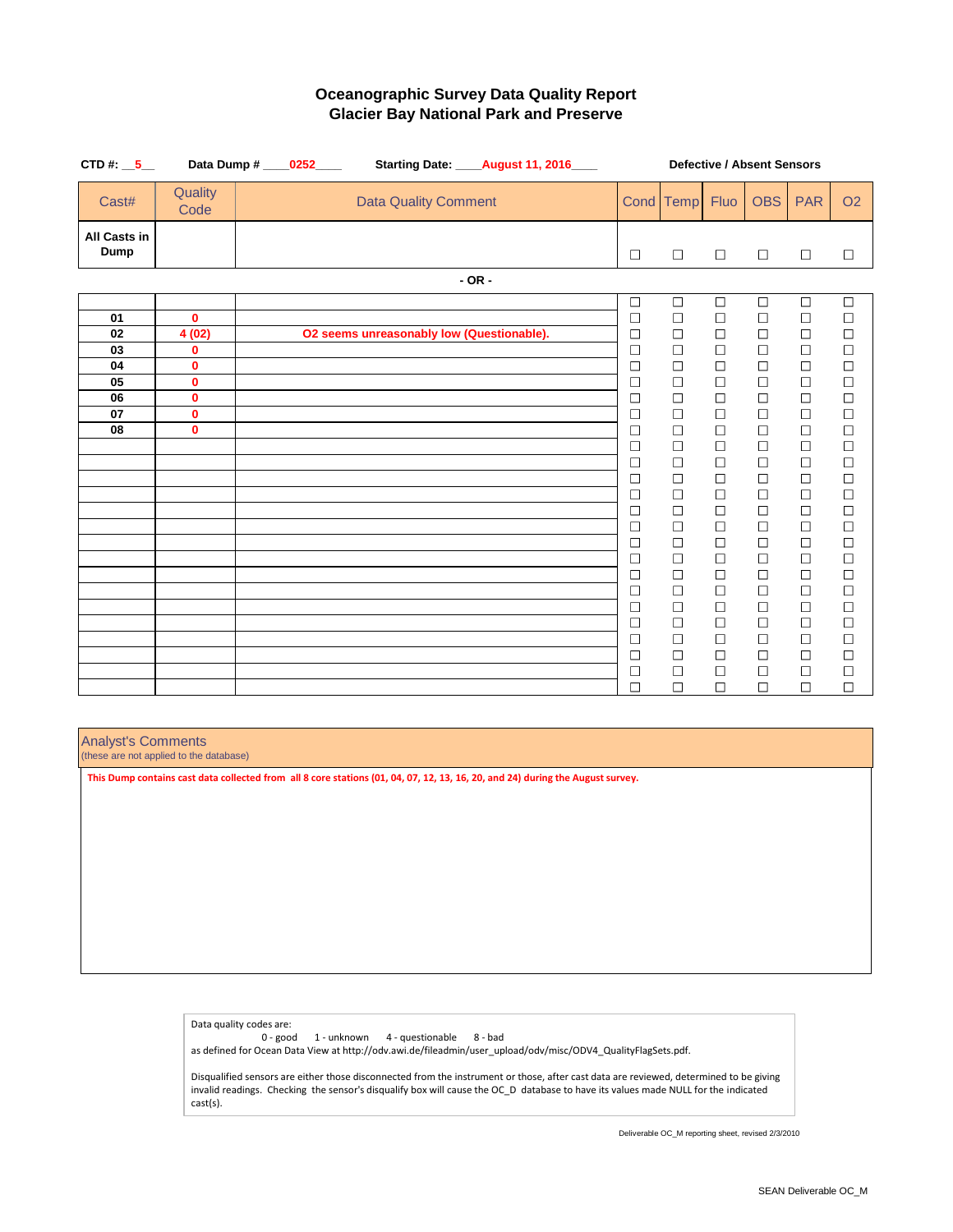| CTD #: $\_5$                                 |                  | Data Dump # ____0253____<br>Starting Date: September 6, 2016 |  |                             |         |  | <b>Defective / Absent Sensors</b> |                                                                                                                                                                                                                                              |                                                                                                                                                                                                                                              |                                                                                                                                                                                                                          |                                                                                                                                                                                                                                              |                                                                                                                                                                                                                                              |                                                                                                                                                                                                                                                  |  |
|----------------------------------------------|------------------|--------------------------------------------------------------|--|-----------------------------|---------|--|-----------------------------------|----------------------------------------------------------------------------------------------------------------------------------------------------------------------------------------------------------------------------------------------|----------------------------------------------------------------------------------------------------------------------------------------------------------------------------------------------------------------------------------------------|--------------------------------------------------------------------------------------------------------------------------------------------------------------------------------------------------------------------------|----------------------------------------------------------------------------------------------------------------------------------------------------------------------------------------------------------------------------------------------|----------------------------------------------------------------------------------------------------------------------------------------------------------------------------------------------------------------------------------------------|--------------------------------------------------------------------------------------------------------------------------------------------------------------------------------------------------------------------------------------------------|--|
| Cast#                                        | Quality<br>Code  |                                                              |  | <b>Data Quality Comment</b> |         |  |                                   |                                                                                                                                                                                                                                              | Cond Temp                                                                                                                                                                                                                                    | <b>Fluo</b>                                                                                                                                                                                                              | <b>OBS</b>                                                                                                                                                                                                                                   | <b>PAR</b>                                                                                                                                                                                                                                   | <b>O2</b>                                                                                                                                                                                                                                        |  |
| <b>All Casts in</b><br><b>Dump</b>           | $\boldsymbol{0}$ |                                                              |  |                             |         |  |                                   | $\Box$                                                                                                                                                                                                                                       | $\Box$                                                                                                                                                                                                                                       | $\Box$                                                                                                                                                                                                                   | $\Box$                                                                                                                                                                                                                                       | $\Box$                                                                                                                                                                                                                                       | $\Box$                                                                                                                                                                                                                                           |  |
|                                              |                  |                                                              |  |                             | $-OR -$ |  |                                   |                                                                                                                                                                                                                                              |                                                                                                                                                                                                                                              |                                                                                                                                                                                                                          |                                                                                                                                                                                                                                              |                                                                                                                                                                                                                                              |                                                                                                                                                                                                                                                  |  |
| 01<br>02<br>03<br>04<br>05<br>06<br>07<br>08 |                  |                                                              |  |                             |         |  |                                   | $\Box$<br>$\Box$<br>$\Box$<br>$\Box$<br>$\Box$<br>$\Box$<br>$\Box$<br>$\Box$<br>$\Box$<br>$\Box$<br>$\Box$<br>$\Box$<br>$\Box$<br>$\Box$<br>$\Box$<br>$\Box$<br>$\Box$<br>$\Box$<br>$\Box$<br>$\Box$<br>$\Box$<br>$\Box$<br>$\Box$<br>$\Box$ | $\Box$<br>$\Box$<br>$\Box$<br>$\Box$<br>$\Box$<br>$\Box$<br>$\Box$<br>$\Box$<br>$\Box$<br>$\Box$<br>$\Box$<br>$\Box$<br>$\Box$<br>$\Box$<br>$\Box$<br>$\Box$<br>$\Box$<br>$\Box$<br>$\Box$<br>$\Box$<br>$\Box$<br>$\Box$<br>$\Box$<br>$\Box$ | $\Box$<br>$\Box$<br>$\Box$<br>$\Box$<br>$\Box$<br>$\Box$<br>$\Box$<br>$\Box$<br>$\Box$<br>$\Box$<br>$\Box$<br>$\Box$<br>$\Box$<br>$\Box$<br>$\Box$<br>$\Box$<br>$\Box$<br>$\Box$<br>$\Box$<br>$\Box$<br>$\Box$<br>$\Box$ | $\Box$<br>$\Box$<br>$\Box$<br>$\Box$<br>$\Box$<br>$\Box$<br>$\Box$<br>$\Box$<br>$\Box$<br>$\Box$<br>$\Box$<br>$\Box$<br>$\Box$<br>$\Box$<br>$\Box$<br>$\Box$<br>$\Box$<br>$\Box$<br>$\Box$<br>$\Box$<br>$\Box$<br>$\Box$<br>$\Box$<br>$\Box$ | $\Box$<br>$\Box$<br>$\Box$<br>$\Box$<br>$\Box$<br>$\Box$<br>$\Box$<br>$\Box$<br>$\Box$<br>$\Box$<br>$\Box$<br>$\Box$<br>$\Box$<br>$\Box$<br>$\Box$<br>$\Box$<br>$\Box$<br>$\Box$<br>$\Box$<br>$\Box$<br>$\Box$<br>$\Box$<br>$\Box$<br>$\Box$ | $\Box$<br>$\Box$<br>$\Box$<br>$\begin{array}{c} \square \\ \square \end{array}$<br>$\Box$<br>$\Box$<br>$\Box$<br>$\Box$<br>$\Box$<br>$\Box$<br>000000<br>$\Box$<br>$\Box$<br>$\mathcal{L}_{\mathcal{A}}$<br>$\sim$<br>$\Box$<br>$\Box$<br>$\Box$ |  |
|                                              |                  |                                                              |  |                             |         |  |                                   | $\Box$                                                                                                                                                                                                                                       | $\Box$                                                                                                                                                                                                                                       | $\Box$                                                                                                                                                                                                                   | $\Box$                                                                                                                                                                                                                                       | $\Box$                                                                                                                                                                                                                                       | $\Box$                                                                                                                                                                                                                                           |  |

# **Oceanographic Survey Data Quality Report Glacier Bay National Park and Preserve**

Analyst's Comments

(these are not applied to the database)

Data quality codes are:

0 - good 1 - unknown 4 - questionable 8 - bad

as defined for Ocean Data View at http://odv.awi.de/fileadmin/user\_upload/odv/misc/ODV4\_QualityFlagSets.pdf.

Disqualified sensors are either those disconnected from the instrument or those, after cast data are reviewed, determined to be giving invalid readings. Checking the sensor's disqualify box will cause the OC\_D database to have its values made NULL for the indicated cast(s).

**This Dump contains cast data collected from all 8 core stations (01, 04, 07, 12, 13, 16, 20, and 24) during the September survey.**